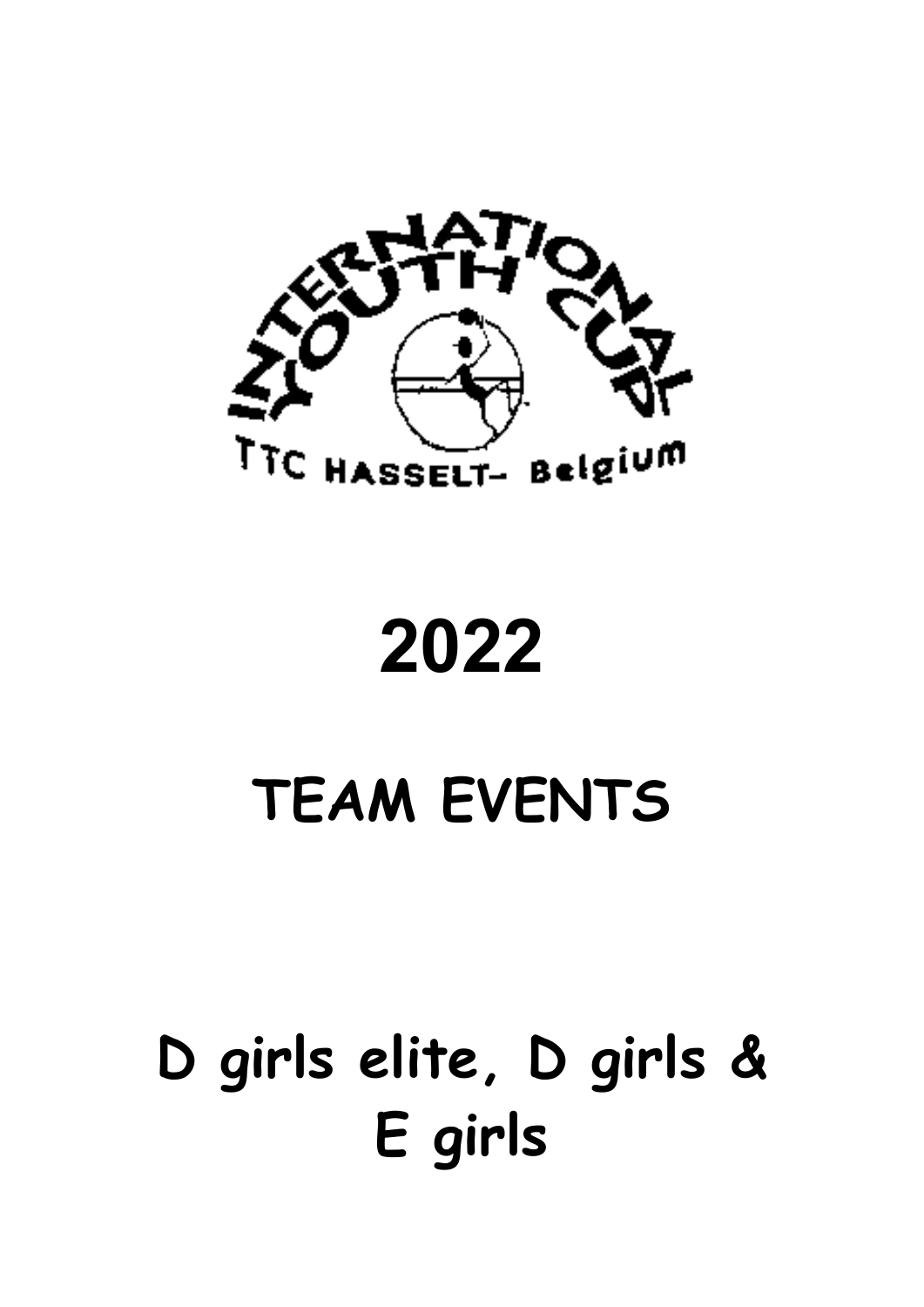#### 1st stage : Saturday 4th June

category : D-girls elite, D-girls & Igroup : 1

| Team                 | Country |  |  |
|----------------------|---------|--|--|
| 1 Hainaut 1          | 'BEI    |  |  |
| 2II SI F             | GFR     |  |  |
| 3 Treffers (D-girls) | NFD     |  |  |
| 4 Namur 2 (E-girls)  | BFI     |  |  |

|         | Games              |                    | time  | Hall | Tables |
|---------|--------------------|--------------------|-------|------|--------|
| Game N° | Team#1             | Team#2             |       |      |        |
| 1.1     | Namur 2 (E-girls)  | Hainaut 1          | 10h00 | Ш    |        |
| 1.2     | I SI F             | Treffers (D-girls) | 10h00 | Ш    |        |
| 1.3     | Treffers (D-girls) | Hainaut 1          | 11h30 | Ш    |        |
| 1.4     | Namur 2 (E-girls)  | LSLF               | 11h30 | Ш    |        |
| 1.5     | Treffers (D-girls) | Namur 2 (E-girls)  | 13h00 | Ш    |        |
| 1.6     | Hainaut 1          | LSLF               | 13h00 | Ш    | C      |

category : D-girls elite, D-girls & Igroup : 2

| Team                       | Countrv |  |  |
|----------------------------|---------|--|--|
| 1 Hainaut 2                | 3FI     |  |  |
| 2 Swiss TT                 | SUI     |  |  |
| 3 Erdmannhausen (E-gir GER |         |  |  |
| 4 West-Vlaanderen 2 (E BEL |         |  |  |

|               | Games                                            |                         | time              | Hall | Tables |
|---------------|--------------------------------------------------|-------------------------|-------------------|------|--------|
| Game N°       | Team#1                                           | Team#2                  |                   |      |        |
| 2.1           | West-Vlaanderen 2 (E Hainaut 2)                  |                         | 10 <sub>h00</sub> | Ш    |        |
| 22            | Swiss TT                                         | Erdmannhausen (E-girls) | 10h00             | Ш    |        |
| 2.3           | Erdmannhausen (E-gir Hainaut 2                   |                         | 11h30             | Ш    |        |
| 2.4           | West-Vlaanderen 2 (E Swiss TT                    |                         | 11h30             | Ш    |        |
| $2.5^{\circ}$ | Erdmannhausen (E-gir West-Vlaanderen 2 (E-girls) |                         | 13h00             | Ш    |        |
| 2.6           | Hainaut 2                                        | Swiss TT                | 13h00             | Ш    |        |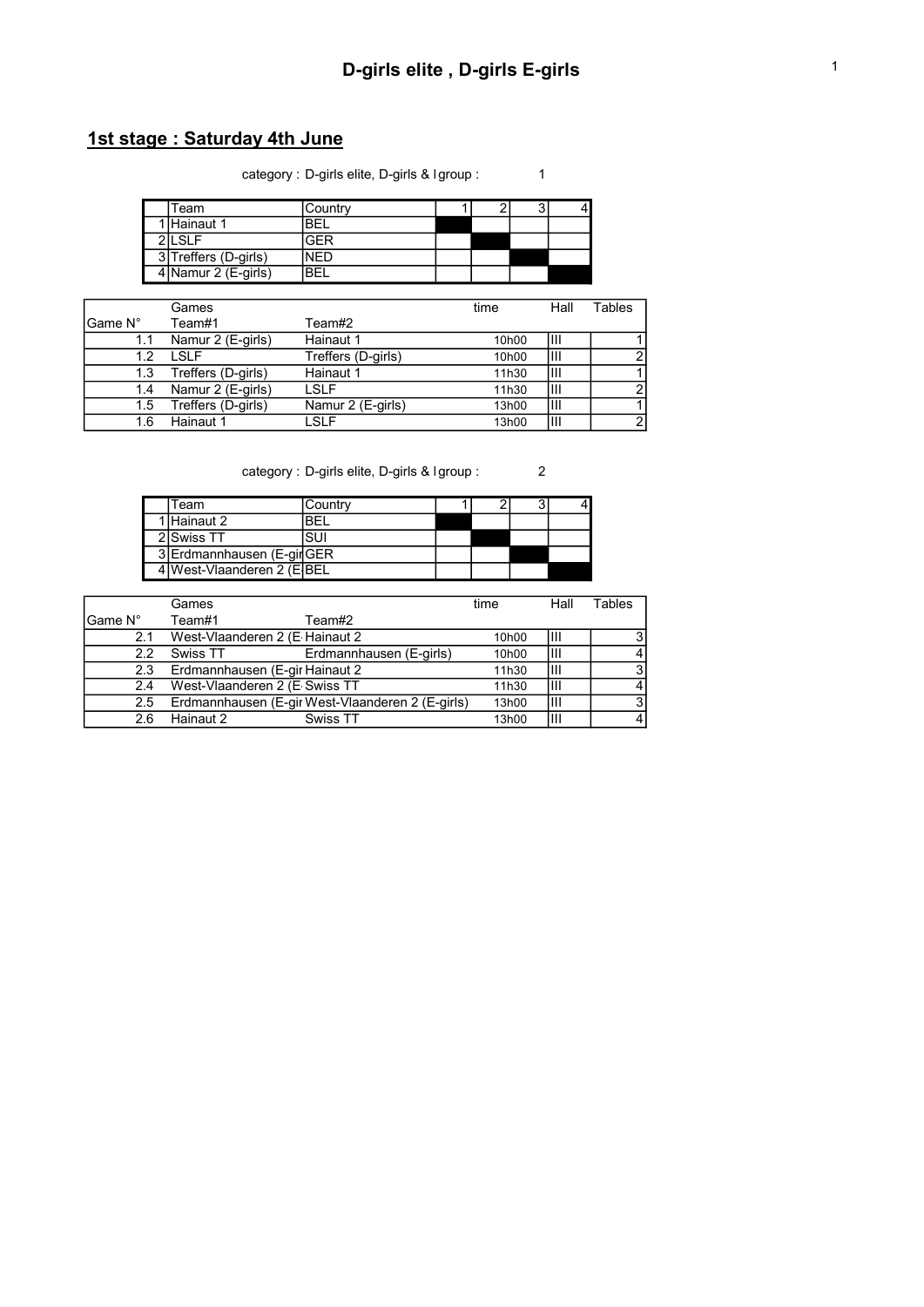#### D-girls elite , D-girls E-girls <sup>2</sup>

category : D-girls elite, D-girls & Igroup : 3

Team Country | 1 2 3 4<br>|Hainaut 3 BEL | 1 2 3 4 1 Hainaut 3 BEL<br>2 Alpes Maritimes FRA 2 Alpes Maritimes FRA 3 Namur 1 (E-girls) BEL 4|West-Vlaanderen 1(E-|BEL

|         | Games                                |                            | time  | Hall | Tables |
|---------|--------------------------------------|----------------------------|-------|------|--------|
| Game N° | Team#1                               | Team#2                     |       |      |        |
| 3.1     | West-Vlaanderen 1(E-Hainaut 3)       |                            | 10h00 | Ш    |        |
| 3.2     | Alpes Maritimes                      | Namur 1 (E-girls)          | 10h00 | Ш    | 6      |
| 3.3     | Namur 1 (E-girls)                    | Hainaut 3                  | 11h30 | Ш    | 5      |
| 3.4     | West-Vlaanderen 1(E- Alpes Maritimes |                            | 11h30 | Ш    | 6      |
| 3.5     | Namur 1 (E-girls)                    | West-Vlaanderen 1(E-girls) | 13h00 | Ш    | 5      |
| 3.6     | Hainaut 3                            | <b>Alpes Maritimes</b>     | 13h00 | Ш    |        |

category : D-girls elite, D-girls & Igroup : 4

| Team                       | Countrv |  |  |
|----------------------------|---------|--|--|
| 1 West-Vlaanderen          | BFI     |  |  |
| 2 Holmstein Quickborn (GER |         |  |  |
| 3 Hainaut (E-girls)        |         |  |  |

|          | Games                                  |                              | time  | Hall | Tables |
|----------|----------------------------------------|------------------------------|-------|------|--------|
| IGame N° | Team#1                                 | Team#2                       |       |      |        |
|          | Holmstein Quickborn (Hainaut (E-girls) |                              | 10h00 | łш   |        |
|          | Hainaut (E-girls)                      | West-Vlaanderen              | 11h30 | Ш    |        |
| 4.3      | West-Vlaanderen                        | Holmstein Quickborn (D-girls | 13h00 | Ш    |        |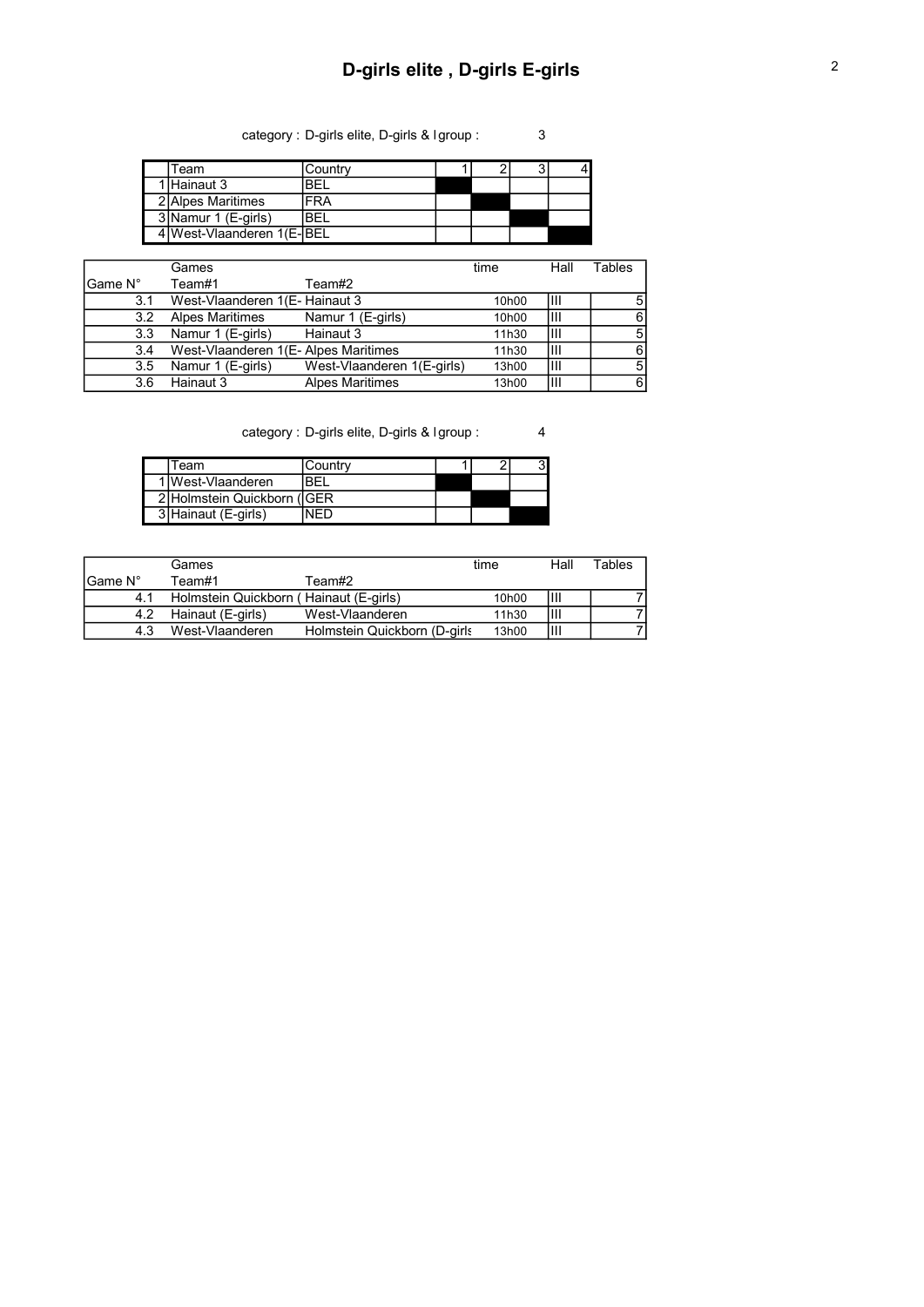#### 2nd stage : Sunday 5th June

#### D-girls elite

| Team            | Country |  |  |
|-----------------|---------|--|--|
| 1 1st group 1   |         |  |  |
| $2$ 1st group 4 |         |  |  |
| 32nd group 2    |         |  |  |
| 42nd group 3    |         |  |  |

category : D-girls elite group : A

|         | Games       |             | time  | Hall | <b>Tables</b> |
|---------|-------------|-------------|-------|------|---------------|
| Game N° | Team#1      | Team#2      |       |      |               |
| A.1     | 2nd group 3 | 1st group 1 | 10h00 | Ш    |               |
| A.2     | 1st group 4 | 2nd group 2 | 10h00 | Ш    |               |
| A.3     | 2nd group 2 | 1st group 1 | 11h30 | Ш    |               |
| A.4     | 2nd group 3 | 1st group 4 | 11h30 | Ш    |               |
| A.5     | 2nd group 2 | 2nd group 3 | 13h00 | Ш    |               |
| A.6     | 1st group 1 | 1st group 4 | 13h00 | Ш    |               |

category : D-girls elite group : B

| Team          | Country |  |  |
|---------------|---------|--|--|
| 1 1st group 2 |         |  |  |
| 2 1st group 3 |         |  |  |
| 32nd group 1  |         |  |  |

|         | Games       |             | time  | Hall | $\tau$ ables |
|---------|-------------|-------------|-------|------|--------------|
| Game N° | Team#1      | Team#2      |       |      |              |
| B.1     | 1st group 3 | 2nd group 1 | 10h00 | Ш    |              |
| B.2     | 2nd group 1 | 1st group 2 | 11h30 | lill |              |
| В.З     | 1st group 2 | 1st group 3 | 13h00 | Ш    |              |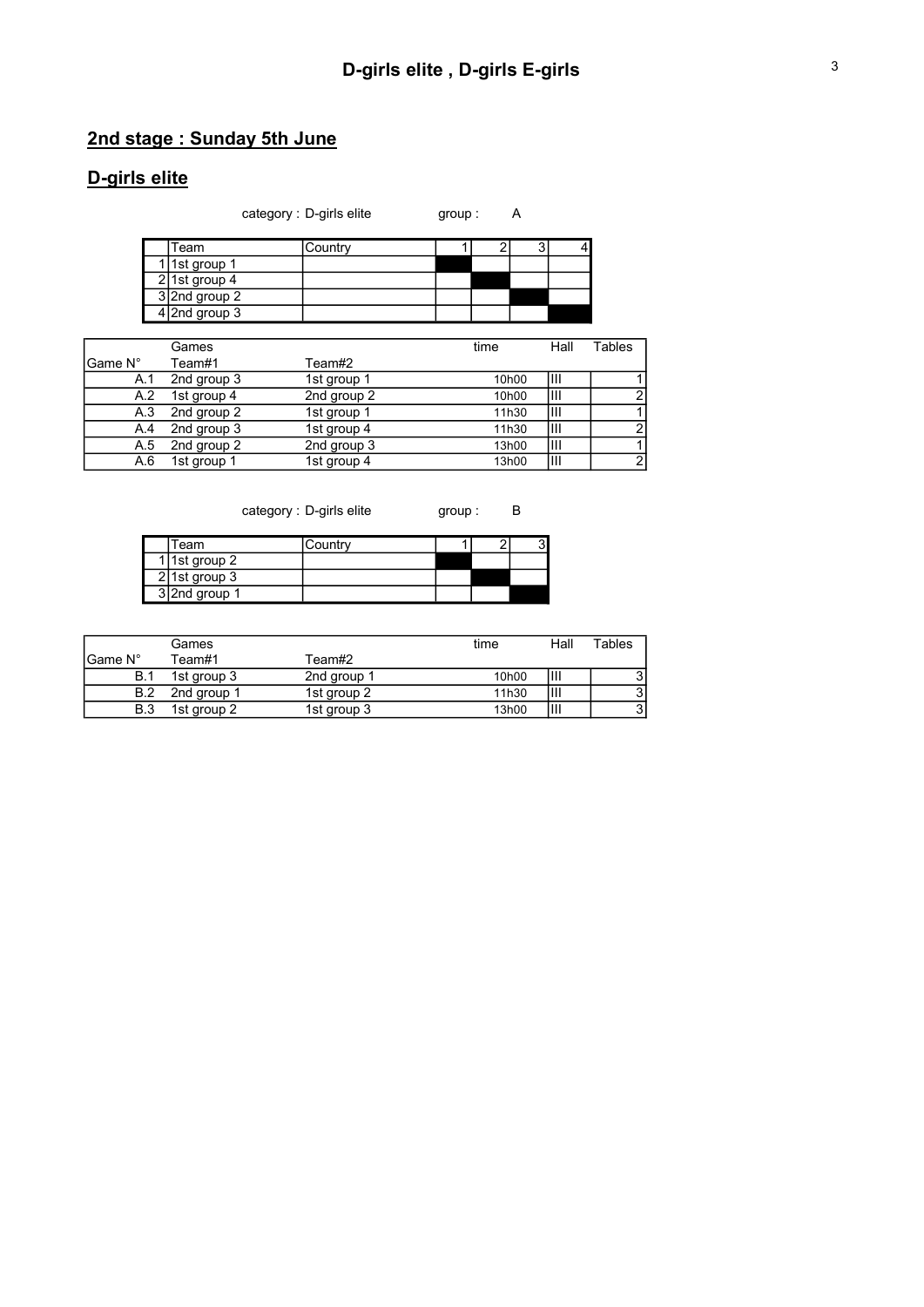## D-girls & E-girls

category : D-girls & E-girls group : C

| Team                        | Countrv |  |  |
|-----------------------------|---------|--|--|
| 1 Holstein Quickborn (DIGER |         |  |  |
| 2 1st group 1               |         |  |  |
| 32nd group 2                |         |  |  |
| 1st group 3                 |         |  |  |

|         | Games                              |                        | time  | Hall | Tables |
|---------|------------------------------------|------------------------|-------|------|--------|
| Game N° | Team#1                             | Team#2                 |       |      |        |
| C.1     | 1st group 3                        | Holstein Quickborn (D) | 10h00 | Ш    |        |
| C.2     | 1st group 1                        | 2nd group 2            | 10h00 | Ш    | 5      |
| C.3     | 2nd group 2                        | Holstein Quickborn (D) | 11h30 | Ш    |        |
| C.4     | 1st group 3                        | 1st group 1            | 11h30 | Ш    | 5      |
| C.5     | 2nd group 2                        | 1st group 3            | 13h00 | Ш    |        |
| C.6     | Holstein Quickborn (D' 1st group 1 |                        | 13h00 | Ш    | 5      |

category : D-girls & E-girls group : D

| Team                        | Country |  |  |
|-----------------------------|---------|--|--|
| $\overline{1}$ Treffers (D) | JEL     |  |  |
| $2$  1st group 4            |         |  |  |
| $3$  1st group 2            |         |  |  |
| $4$  2nd group 3            |         |  |  |

|         | Games        |              | time  | Hall | Tables         |
|---------|--------------|--------------|-------|------|----------------|
| Game N° | Team#1       | Team#2       |       |      |                |
| D.1     | 2nd group 3  | Treffers (D) | 10h00 | Ш    | 6              |
| D.2     | 1st group 4  | 1st group 2  | 10h00 | Ш    |                |
| D.3     | 1st group 2  | Treffers (D) | 11h30 | Ш    | 6 <sup>1</sup> |
| D.4     | 2nd group 3  | 1st group 4  | 11h30 | Ш    |                |
| D.5     | 1st group 2  | 2nd group 3  | 13h00 | Ш    | 6              |
| D.6     | Treffers (D) | 1st group 4  | 13h00 | Ш    |                |